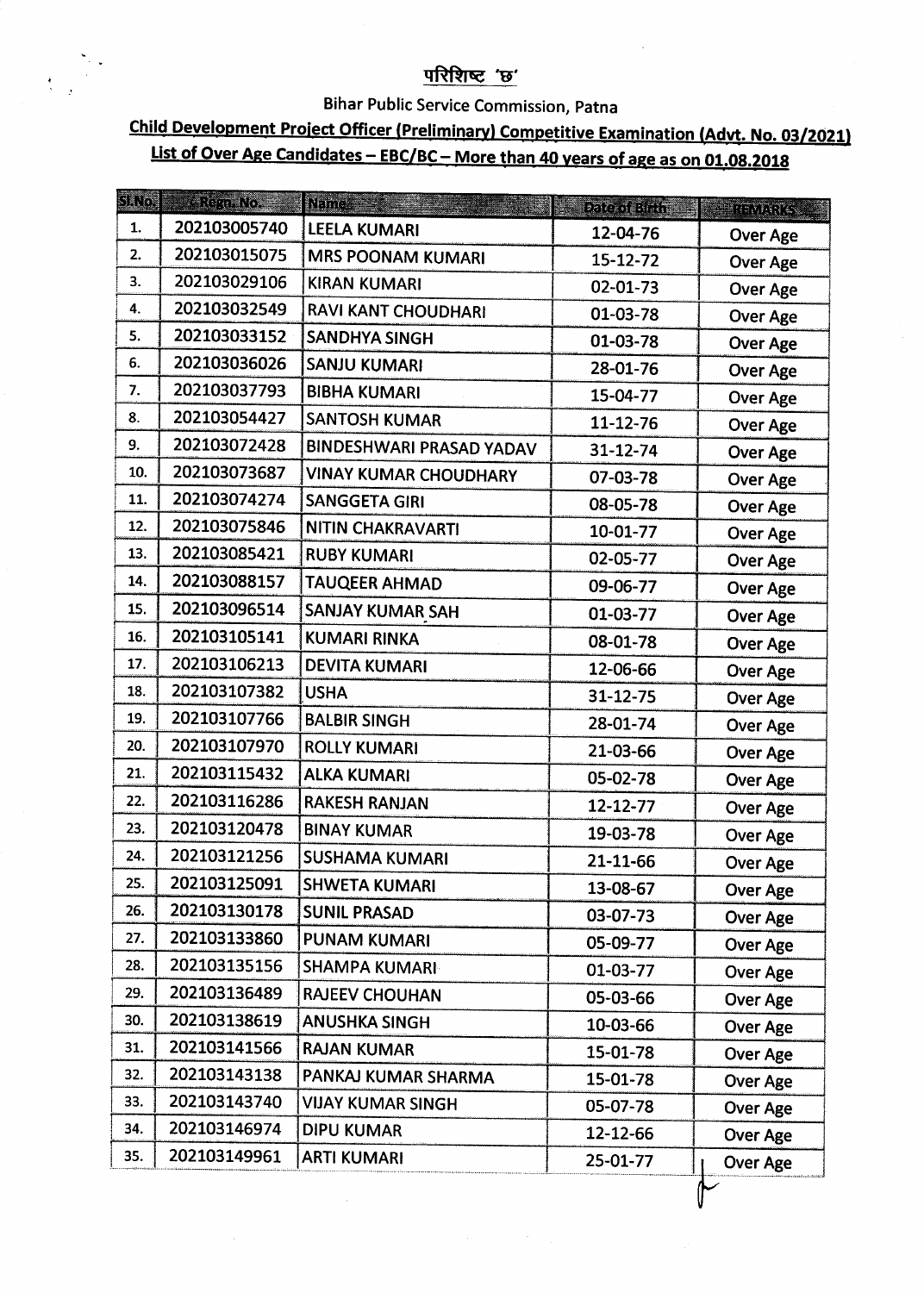| 51. 61 | $1076$ No. $\sim 20$ | <b>NGG 2</b>              | inter omt      | Raymac          |
|--------|----------------------|---------------------------|----------------|-----------------|
| 36.    | 202103153255         | <b>PRABHAKAR KUMAR</b>    | 04-04-66       | <b>Over Age</b> |
| 37.    | 202103156142         | <b>AKSHAY KUMAR</b>       | 06-02-77       | Over Age        |
| 38.    | 202103157575         | PRIYANKA KUMARI           | 22-05-67       | Over Age        |
| 39.    | 202103157656         | <b>KAISHER KHATOON</b>    | 13-02-74       | <b>Over Age</b> |
| 40.    | 202103162927         | <b>BABITA</b>             | 17-01-67       | <b>Over Age</b> |
| 41.    | 202103174749         | <b>NEHA KUMARI</b>        | 11-07-66       | <b>Over Age</b> |
| 42.    | 202103179596         | <b>SANDHYA KUMARI</b>     | 02-02-77       | Over Age        |
| 43.    | 202103179637         | <b>NITU KUMARI</b>        | 10-02-76       | Over Age        |
| 44.    | 202103179639         | <b>SAGUFTA SHAHEEN</b>    | $12 - 03 - 77$ | Over Age        |
| 45.    | 202103180107         | <b>VEENA KUMARI</b>       | 04-12-77       | <b>Over Age</b> |
| 46.    | 202103181513         | <b>DIPU KUMAR</b>         | 04-01-66       | Over Age        |
| 47.    | 202103187101         | <b>SWATI CHANDRA</b>      | 27-01-66       | Over Age        |
| 48.    | 202103189248         | <b>ABHA KUMARI</b>        | 15-12-75       | Over Age        |
| 49.    | 202103192119         | RAJIV RANJAN KUMAR        | 10-12-77       | Over Age        |
| 50.    | 202103194955         | <b>MANOJ KUAMR</b>        | 11-05-78       | <b>Over Age</b> |
| 51.    | 202103199711         | <b>SHRUTI</b>             | 20-11-66       | <b>Over Age</b> |
| 52.    | 202103206944         | <b>GYANI KUMARI</b>       | 08-09-65       | <b>Over Age</b> |
| 53.    | 202103210643         | <b>SANTOSH KUMAR</b>      | 01-03-78       | Over Age        |
| 54.    | 202103210853         | <b>MADHU RAJ RANJAN</b>   | 16-02-66       | <b>Over Age</b> |
| 55.    | 202103211203         | <b>AMRITA KUMARI BABY</b> | 04-02-74       | <b>Over Age</b> |
| 56.    | 202103214257         | <b>NAZRANA TAJ</b>        | 10-10-66       | Over Age        |
| 57.    | 202103214600         | <b>UMA GUPTA</b>          | 01-07-75       | <b>Over Age</b> |
| 58.    | 202103216443         | KUMARI SHASHI BALA        | 01-03-78       | Over Age        |
| 59.    | 202103217080         | <b>JAY PRAKASH SINGH</b>  | 05-11-66       | <b>Over Age</b> |

 $\ddot{\phantom{0}}$ 

**| 123.8.2)**<br>तीर सचिव, बिहार लोक सेवा आयोग, पटना

 $\overline{a}$ 

 $\frac{3}{2}$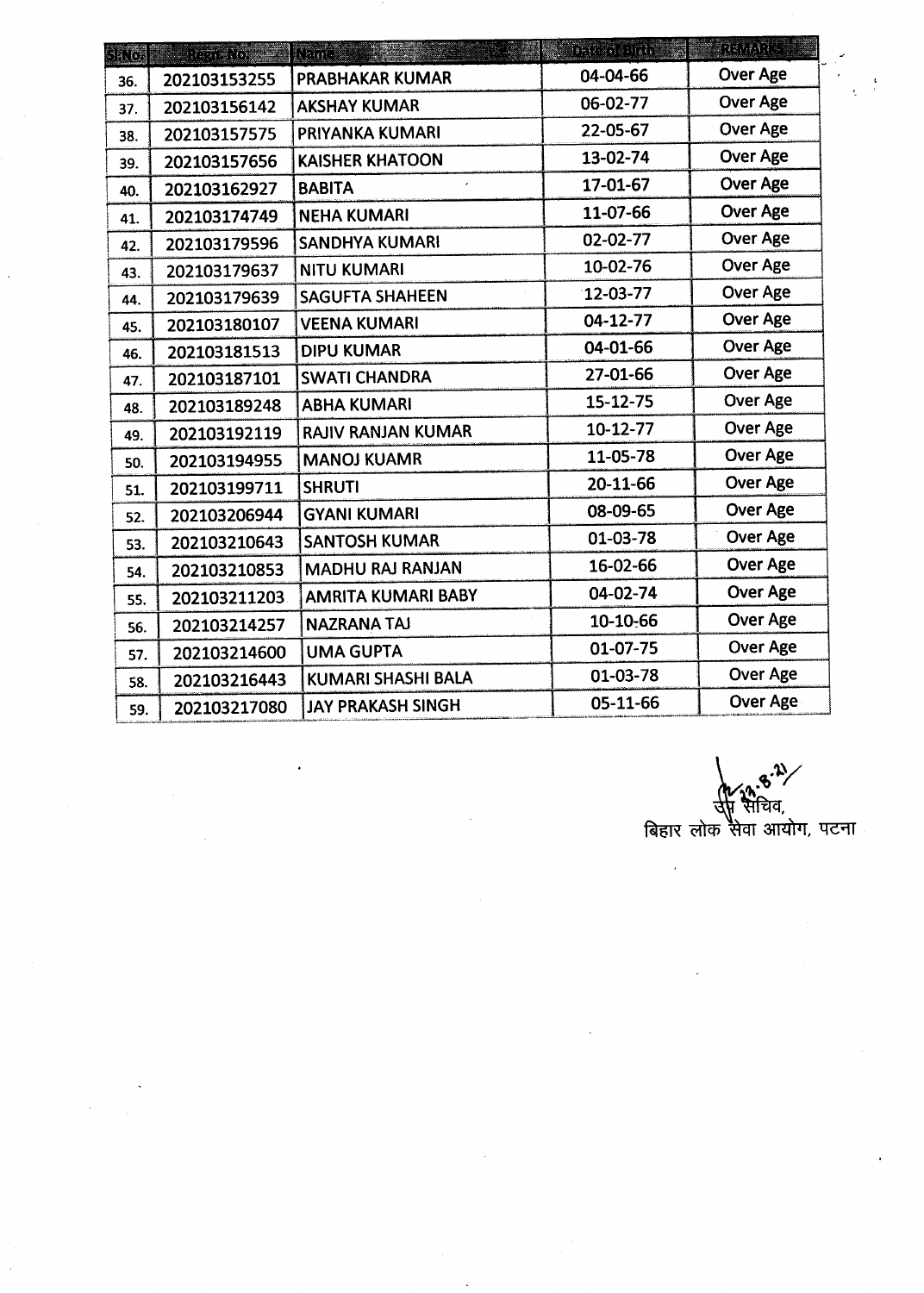#### परिशिष्ट 'ज'

्यम् 1221

**Bihar Public Service Commission, Patna** 

**Larry Lindage 19** 

# Child Development Project Officer (Preliminary) Competitive Examination (Adyt. No. 03/2021)

# List of Over Age Candidates - SC/ST - More than 42 years of age as on 01.08.2018

| <b>SINO</b> | Regn. No.    | <b>Name</b>              | Date of Birth  | REMARKS         |
|-------------|--------------|--------------------------|----------------|-----------------|
| 1.          | 202103010263 | <b>NEELAM KUMARI</b>     | 03-10-69       | Over Age        |
| 2.          | 202103019565 | <b>PANKAJ KUMAR</b>      | 05-05-75       | Over Age        |
| 3.          | 202103019641 | JITENDRA KUMAR PASWAN    | $01 - 01 - 75$ | Over Age        |
| 4.          | 202103033397 | PANKAJ KUMAR SHWETABH    | 17-12-75       | Over Age        |
| 5.          | 202103040546 | PRASHANT KUMAR CHOUDHARY | 03-01-76       | Over Age        |
| 6.          | 202103072425 | PUSHPLATA PRASAD         | 26-02-75       | Over Age        |
| 7.          | 202103081485 | <b>PANKAJ KUMAR</b>      | 05-01-66       | Over Age        |
| 8.          | 202103087078 | <b>MAMTA KUMARI</b>      | 16-03-67       | Over Age        |
| 9.          | 202103100998 | <b>RASHMI VANDANA</b>    | 05-05-66       | <b>Over Age</b> |
| 10.         | 202103105192 | <b>AMITESH KUMAR.</b>    | 19-06-66       | <b>Over Age</b> |
| 11.         | 202103114734 | <b>ASHOK KUMAR RAM</b>   | 02-01-74       | Over Age        |
| 12.         | 202103177500 | <b>MALA KUMARI</b>       | 12-08-74       | Over Age        |
| 13.         | 202103180552 | <b>DHIRENDRA KUMAR</b>   | 05-09-65       | Over Age        |
| 14.         | 202103186649 | RAMPRAVESH KUMAR         | 12-11-75       | Over Age        |
| 15.         | 202103207318 | <b>SUNITA KUMARI</b>     | 02-06-76       | <b>Over Age</b> |

बिहार लोक सैवा आयोग, पटना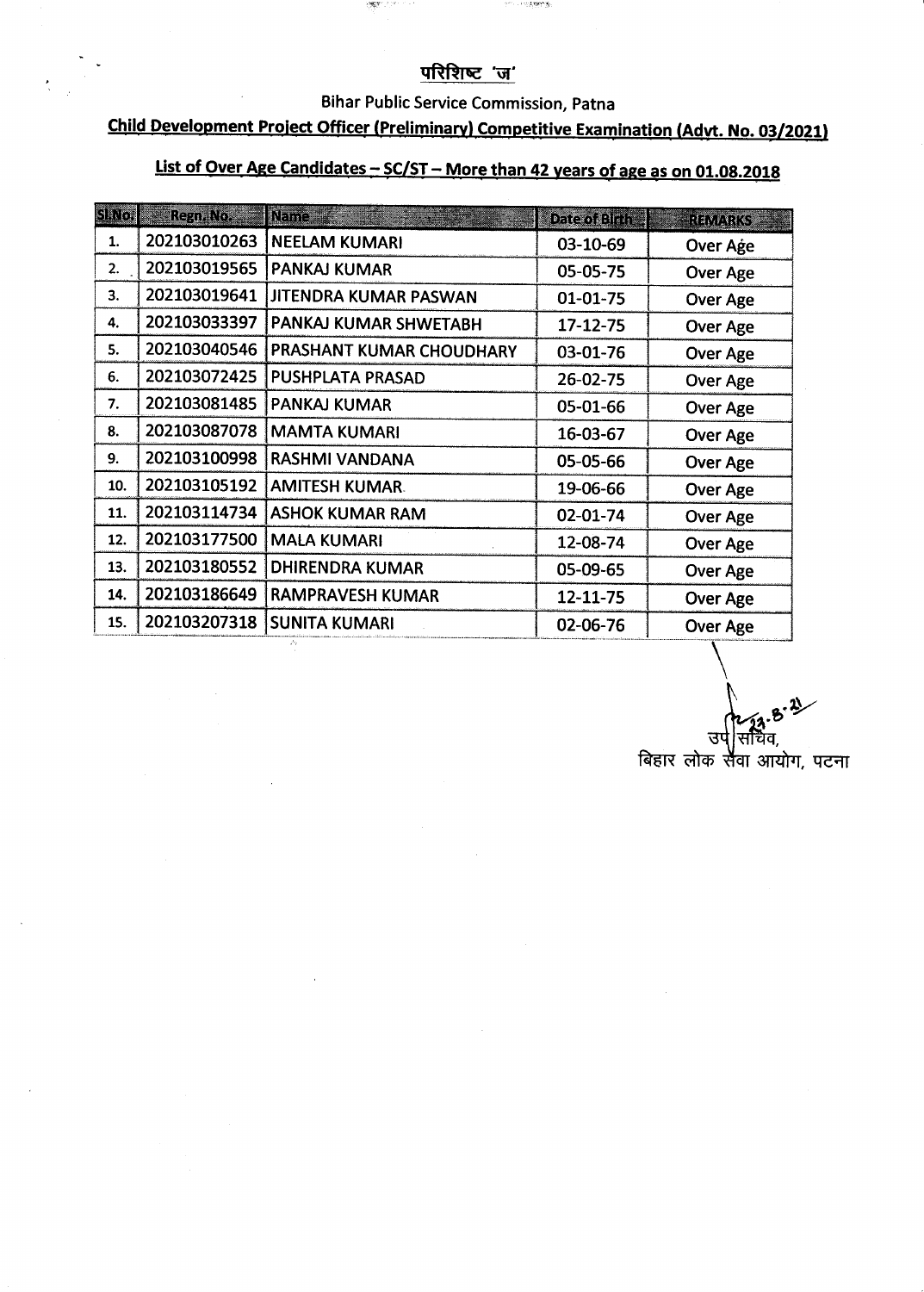### परिशिष्ट 'घ'

**The State** 

## **Bihar Public Service Commission, Patna**

Child Development Project Officer (Preliminary) Competitive Examination (Advt. No. 03/2021)

List of Over Age Candidate - GENERAL & EWS (MALE) - More than 37 years of age as on 01.08.2018

| <b>REVOX</b> | Rein No.     | Name and the state of the state of the | Date of Birth - | <b>REMARKS</b>  |
|--------------|--------------|----------------------------------------|-----------------|-----------------|
| 1.           | 202103000011 | SATIRAMAN KUMAR PRASAD                 | 17-07-76        | <b>Over Age</b> |
| 2.           | 202103002768 | <b>OMKAR SINGH PAL</b>                 | $01 - 11 - 71$  | Over Age        |
| 3.           | 202103003346 | <b>NEERAJ MAURYA</b>                   | 02-12-69        | Over Age        |
| 4.           | 202103004076 | <b>ASHUTOSH KUMAR SINGH</b>            | 12-11-80        | Over Age        |
| 5.           | 202103007951 | <b>MOHIT KUMAR PANDEY</b>              | 15-09-77        | <b>Over Age</b> |
| 6.           | 202103010820 | RITESH KUMAR CHOURASIA                 | 26-01-77        | Over Age        |
| 7.           | 202103017038 | <b>NIRANJAN PANDEY</b>                 | 05-05-72        | Over Age        |
| 8.           | 202103020039 | <b>SANJAY KUMAR</b>                    | 01-03-76        | Over Age        |
| 9.           | 202103025234 | <b>GYANESHWAR TIWARI</b>               | 01-03-78        | Over Age        |
| 10.          | 202103025852 | SANJEEV KUMAR JHA                      | 16-08-79        | Over Age        |
| 11.          | 202103040049 | <b>MANNU KUMAR JHA</b>                 | 18-03-80        | <b>Over Age</b> |
| 12.          | 202103061374 | <b>SUDHIR KUMAR</b>                    | 09-01-72        | Over Age        |
| 13.          | 202103061574 | <b>DEEPAK SHARMA</b>                   | 12-01-81        | Over Age        |
| 14.          | 202103073426 | ANIL PARASNATH SAO                     | 18-01-81        | <b>Over Age</b> |
| 15.          | 202103093021 | <b>ANAND RAM TRIPATHI</b>              | 01-08-80        | Over Age        |
| 16.          | 202103099082 | <b>KUNDAN KUMAR SINGH</b>              | 29-06-79        | Over Age        |
| 17.          | 202103100053 | <b>BIPUL KUMAR</b>                     | 14-04-66        | Over Age        |
| 18.          | 202103100291 | PRAMENDRA KUMAR                        | 30-09-79        | Over Age        |
| 19.          | 202103127903 | SHITESH KUMAR SINHA                    | 09-04-80        | <b>Over Age</b> |
| 20.          | 202103138301 | <b>NIRAJ KUMAR</b>                     | 31-12-80        | Over Age        |
| 21.          | 202103147378 | SHAHNAWAJ ALAM KHAN                    | 10-02-79        | Over Age        |
| 22.          | 202103151686 | <b>MD AKHTAR HUSSAIN</b>               | 04-06-81        | <b>Over Age</b> |
| 23.          | 202103152010 | ARBIND KUMAR JHA                       | 01-01-69        | Over Age        |
| 24.          | 202103155401 | <b>JEEVESH RANJAN</b>                  | 11-02-79        | Over Age        |
| 25.          | 202103165208 | SUDESH KUMAR SUMAN                     | 01-03-81        | Over Age        |
| 26.          | 202103171046 | <b>MD MAMNOON ANWAR</b>                | 01-01-79        | Over Age        |
| 27.          | 202103186976 | <b>RAUSHAN KUMAR</b>                   | 15-01-81        | Over Age        |
| 28.          | 202103187076 | MOHAMMAD ANWARUL HAQUE                 | 17-11-66        | Over Age        |
| 29.          | 202103197777 | <b>RAJESH KUMAR JHA</b>                | 10-11-74        | Over Age        |
| 30.          | 202103199869 | <b>SANOJ KUMAR</b>                     | 15-08-79        | Over Age        |
| 31.          | 202103216344 | <b>AMIT KUMAR SONKAR</b>               | 30-05-80        | Over Age        |

 $e^{2}$ सचिव, बिहार लोक सेवा आयोग, पटना